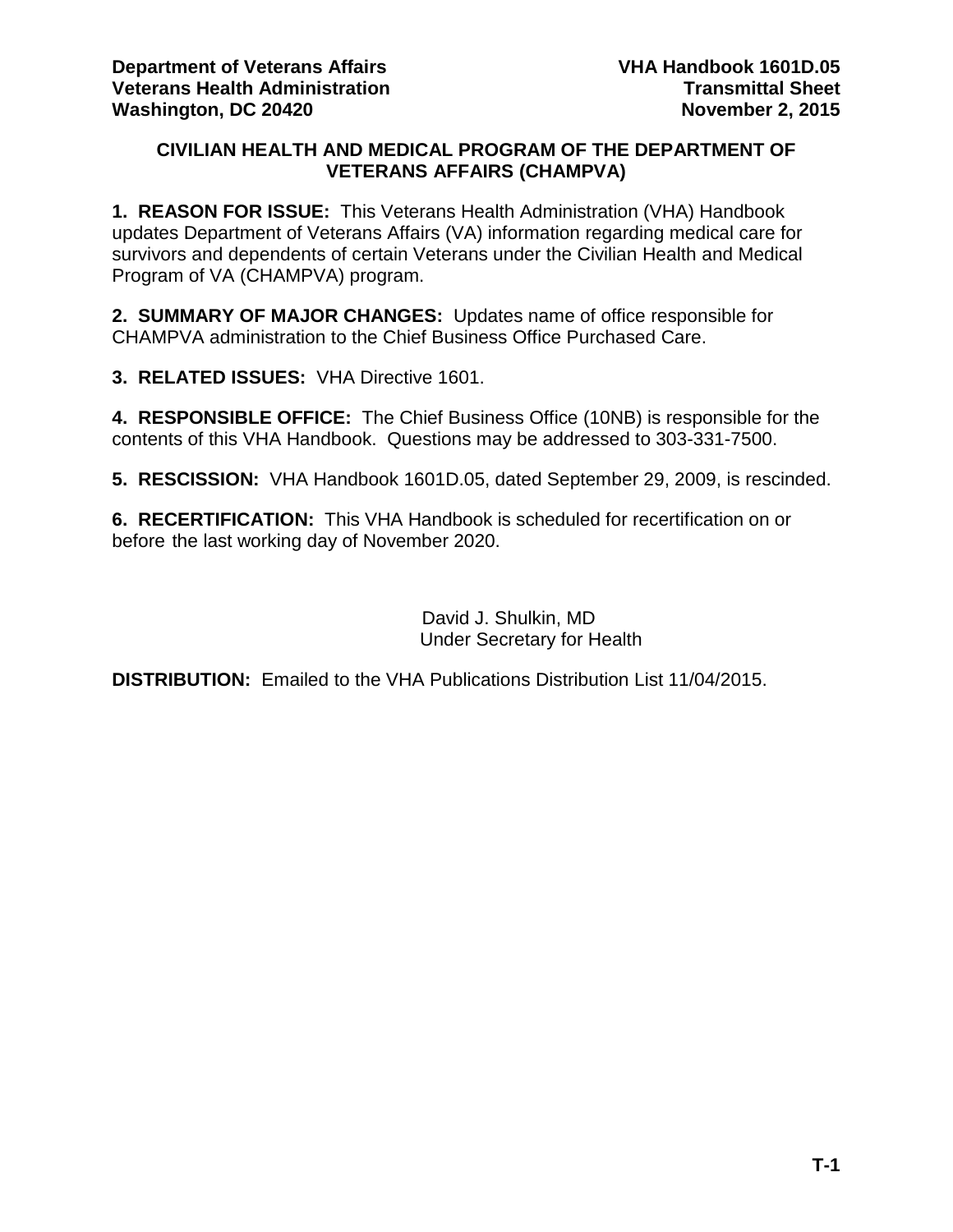### **CONTENTS**

## CIVILIAN HEALTH AND MEDICAL PROGRAM OF THE DEPARTMENT OF **VETERANS AFFAIRS (CHAMPVA)**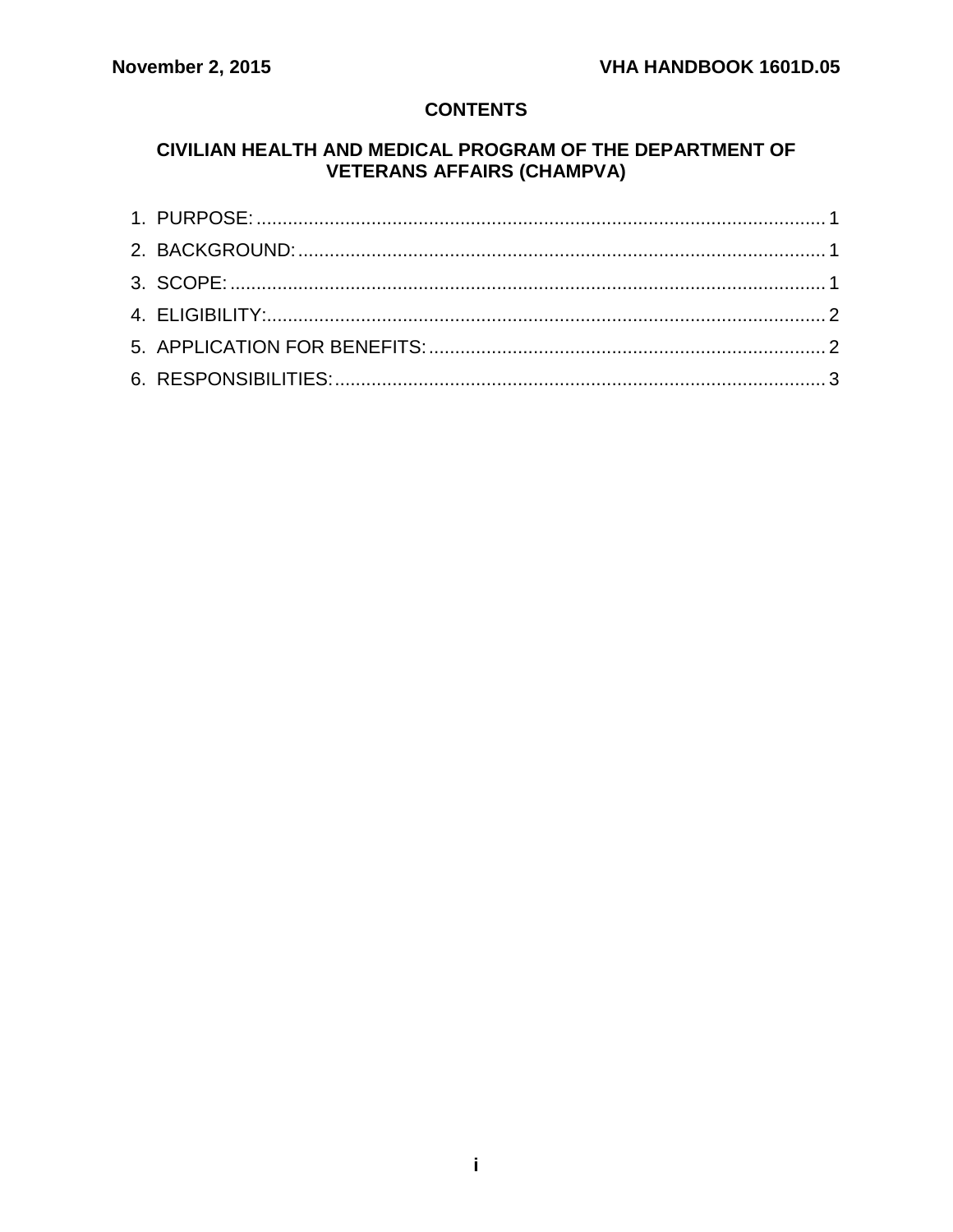### **CIVILIAN HEALTH AND MEDICAL PROGRAM OF THE DEPARTMENT OF VETERANS AFFAIRS (CHAMPVA)**

<span id="page-2-0"></span>**1. PURPOSE:** This Veterans Health Administration (VHA) Handbook provides informational procedures regarding health care benefits for survivors and dependents of certain Veterans under the Civilian Health and Medical Program of the Department of Veterans Affairs (CHAMPVA). **AUTHORITY:** 38 U.S.C. 1781, 38 CFR 17.270 through 17.278.

# <span id="page-2-1"></span>**2. BACKGROUND:**

a. CHAMPVA is a health benefits program in which the Department of Veterans Affairs (VA) shares costs of covered medical care for survivors and dependents of certain Veterans in the same or similar manner and subject to the same or similar limitations as medical care that is furnished under TRICARE. For purposes of this program, VA interprets the terms "same or similar" broadly because the original CHAMPUS program was replaced by the TRICARE program, which differs significantly from its predecessor. TRICARE's current benefit structure offers varying degrees of medical benefits under multiple plan options. As a result of these differences, CHAMPVA has coverage variations from TRICARE.

b. CHAMPVA is administered by the Deputy Chief Business Officer (DCBO), Chief Business Office Purchased Care (CBOPC), Denver, CO, under the administrative and programmatic direction of the Chief Business Office (CBO), Veterans Health Administration, 810 Vermont Avenue, NW, Washington, DC 20420.

# <span id="page-2-2"></span>**3. SCOPE:**

a. CHAMPVA is authorized to provide medical benefits for the spouses, surviving spouses, and children of certain Veterans in the same or similar manner and subject to the same or similar limitations as medical care that is furnished under Title 10 United States Code (U.S.C.) Chapter 55, TRICARE. CBOPC is responsible for all aspects of administering the program.

b. CHAMPVA covers most medical services and supplies required to meet the health care needs of eligible beneficiaries. There are some limitations to benefits, which include, but are not limited to, services that are not medically necessary or those that are cosmetic in nature, investigational, experimental. *NOTE: A more specific list of exclusions can be located at Title 38 Code of Federal Regulations (CFR) 17.272.* In addition to excluding certain medical services and supplies, there is also a limitation on the claim filing deadline.

(1) Claims for medical services must in general be filed with the CBOPC no later than 1 year after the date of service (see 38 CFR 17.275).

(2) An appeal or reconsideration on a denied benefit must be submitted to CBOPC within 1 year from the date of the initial determination (see 38 CFR 17.276).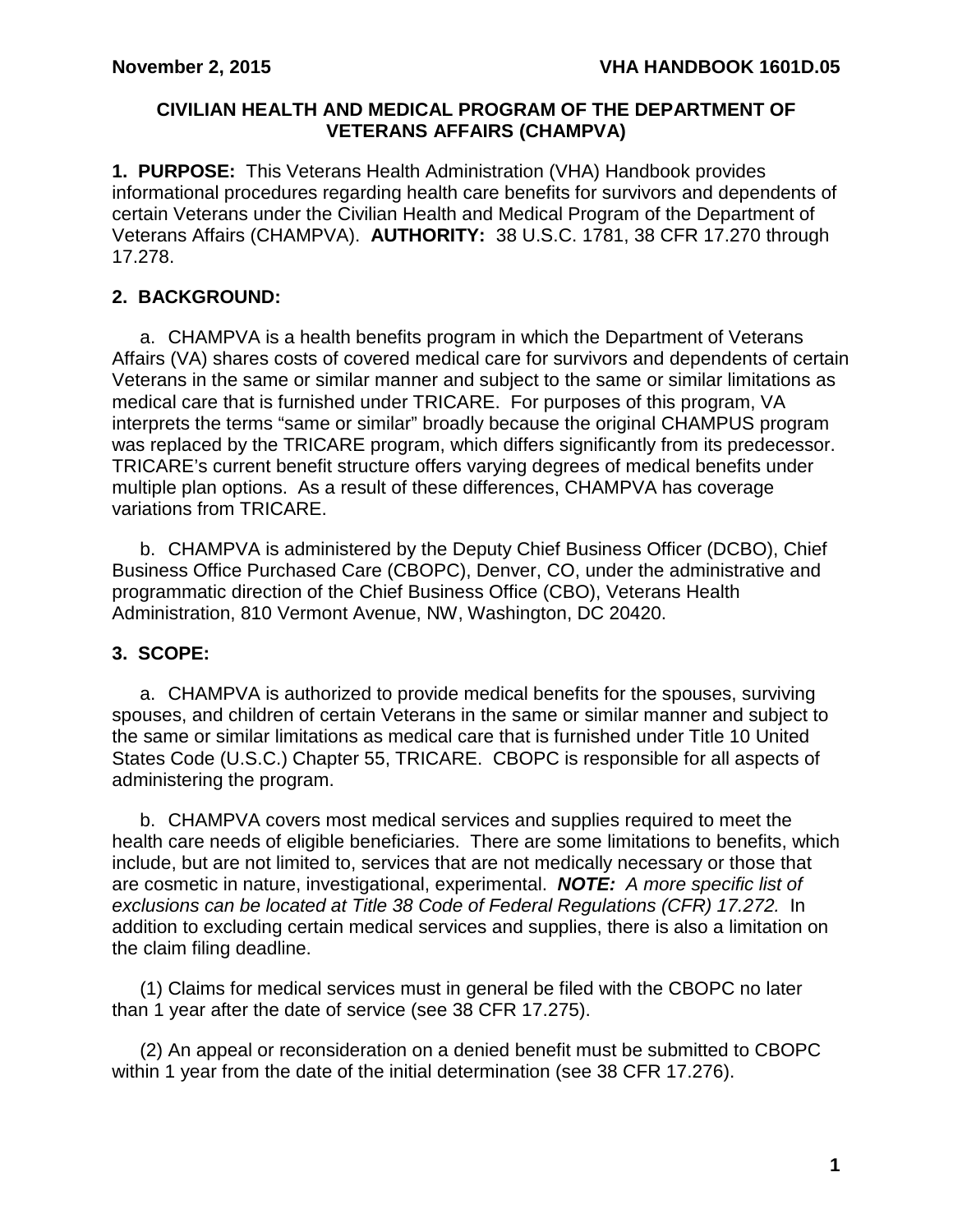#### <span id="page-3-0"></span>**4. ELIGIBILITY:**

a. The following persons are eligible for CHAMPVA benefits so long as they are not otherwise eligible for TRICARE:

(1) The spouse or child of a veteran who has a total disability, permanent in nature, resulting from a service-connected disability;

(2) The surviving spouse or child of a veteran who died as a result of a serviceconnected disability;

(3) The surviving spouse or child of a veteran who at the time of death had a total disability permanent in nature, resulting from a service-connected disability;

(4) The surviving spouse or child of a person who died in the active military, naval, or air service in the line of duty and not due to such person's own misconduct; or

(5) An individual designated as a primary provider of personal care services under 38 U.S.C. 1720G(a)(7)(A) who is not entitled to care or services under a health-plan contract (as defined in 38 U.S.C. 1725(f)).

b. A child who is between the ages of eighteen and twenty-three who is eligible for benefits as described in paragraph a. above and is pursuing a full-time course of instruction at an educational institution approved under chapter 36 of title 38, and who, while pursuing such course of instruction, incurs a disabling illness or injury (including a disabling illness or injury incurred between terms, semesters, or quarters or during a vacation or holiday period) which is not the result of such child's own willful misconduct and which results in such child's inability to continue or resume such child's chosen program of education at an approved educational institution shall remain eligible for benefits until the end of the six-month period beginning on the date the disability is removed, the end of the two-year period beginning on the date of the onset of the disability, or the twenty-third birthday of the child, whichever occurs first.

c. When verifying eligibility for the CHAMPVA program the CBOPC utilizes several databases for verification of a Veteran sponsor status.

<span id="page-3-1"></span>**5. APPLICATION FOR BENEFITS:** To apply for medical benefits under the CHAMPVA program, beneficiaries must submit a completed application for benefits which include the following documents:

a. VA Form 10-10d, Application for CHAMPVA Benefits at: [http://www.va.gov/vaforms/medical/pdf/vha-10-10d-fill.pdf;](http://www.va.gov/vaforms/medical/pdf/vha-10-10d-fill.pdf)

b. VA Form 10-7959c, CHAMPVA Other Health Insurance (OHI) Certification when applicable; at [http://www.va.gov/vaforms/medical/pdf/vha-10-7959c-fill.pdf;](http://www.va.gov/vaforms/medical/pdf/vha-10-7959c-fill.pdf) and

c. A copy of the applicant's Medicare Card, when applicable.